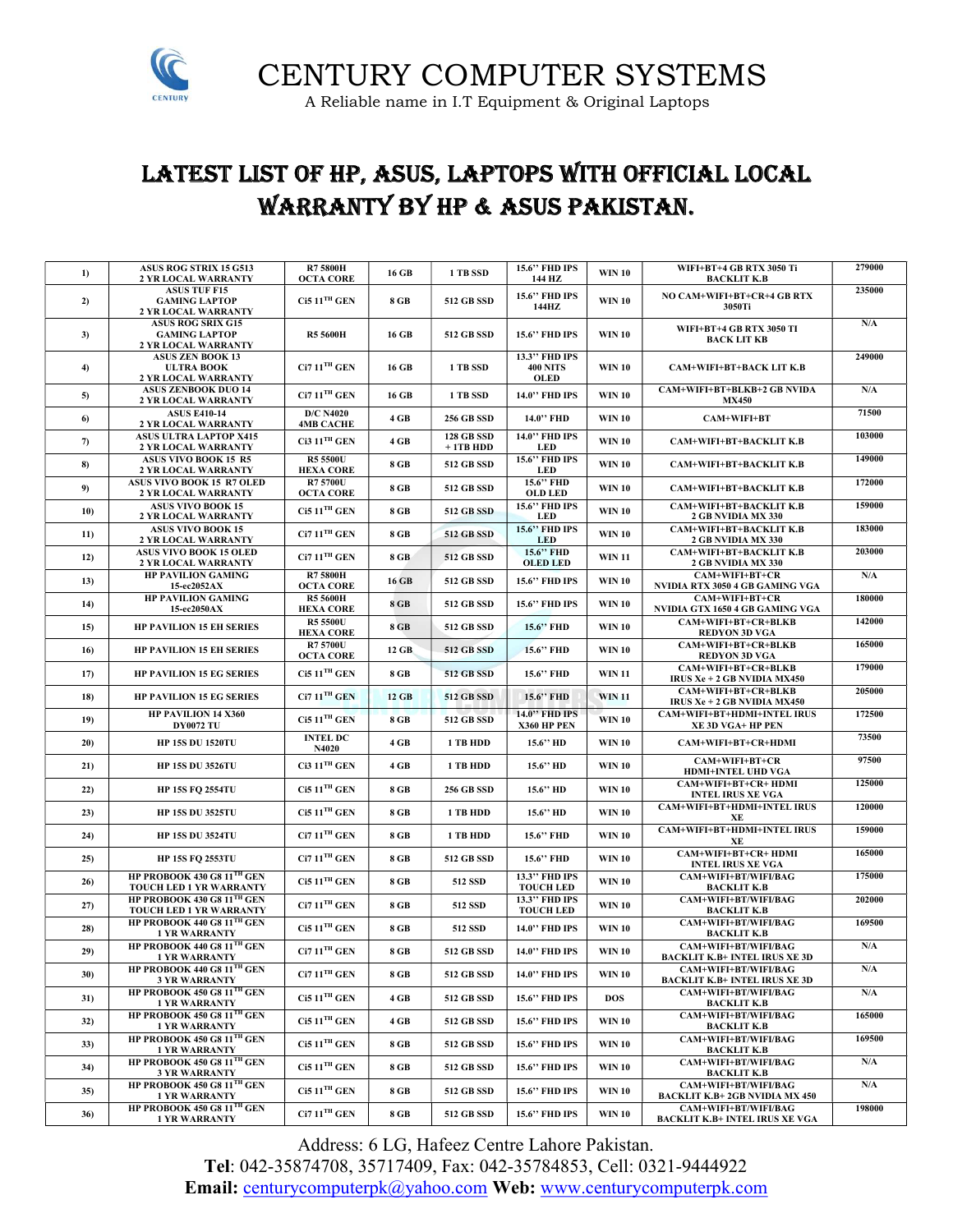

# CENTURY COMPUTER SYSTEMS

A Reliable name in I.T Equipment & Original Laptops

| 37) | HP PROBOOK 450 G8 $11TH$ GEN<br><b>1 YR WARRANTY</b>       | $\rm Ci7\,11^{TH}\,GEN$                   | 4 GB  | <b>512 GB SSD</b> | <b>15.6" FHD IPS</b>                                 | <b>WIN 10</b>               | <b>CAM+WIFI+BT/WIFI/BAG/INTEL IRUS</b><br>XE<br><b>BACKLIT K.B</b>       | 192000 |
|-----|------------------------------------------------------------|-------------------------------------------|-------|-------------------|------------------------------------------------------|-----------------------------|--------------------------------------------------------------------------|--------|
| 38) | HP PROBOOK 450 G8 $11TH$ GEN<br><b>3 YR WARRANTY</b>       | $Ci711$ <sup>TH</sup> GEN                 | 4 GB  | <b>512 GB SSD</b> | <b>15.6" FHD IPS</b>                                 | <b>WIN 10</b>               | <b>CAM+WIFI+BT/WIFI/BAG/ IRUS XE</b><br><b>VGA</b><br><b>BACKLIT K.B</b> | 198000 |
| 39) | <b>HP ELITEBOOK 840 G8</b><br><b>1 YR WARRANTY</b>         | $Ci511$ <sup>TH</sup> GEN                 | 8 GB  | <b>512 GB SSD</b> | <b>14.0" FHD IPS</b>                                 | DOS.                        | CAM+WIFI+BT+CR+FPR+BLKB                                                  | 198000 |
| 40) | <b>HP ELITEBOOK 840 G8</b><br><b>3 YR WARRANTY</b>         | $Ci511$ <sup>TH</sup> GEN                 | 8 GB  | <b>512 GB SSD</b> | <b>14.0" FHD IPS</b>                                 | <b>DOS</b>                  | CAM+WIFI+BT+CR+FPR+BLKB                                                  | N/A    |
| 41) | <b>HP ELITEBOOK 840 G8</b><br><b>3 YR WARRANTY</b>         | $Ci511$ <sup>TH</sup> GEN                 | 8 GB  | <b>512 GB SSD</b> | 14.0" FHD IPS                                        | <b>WIN 10</b>               | CAM+WIFI+BT+CR+FPR+BLKB                                                  | 205000 |
| 42) | <b>HP ELITEBOOK 840 G8</b><br><b>3YR WARRANTY</b>          | $Ci711TH$ GEN                             | 8 GB  | <b>512 GB SSD</b> | 14.0" FHD IPS                                        | <b>DOS</b>                  | CAM+WIFI+BT+CR+FPR+BLKB                                                  | N/A    |
| 43) | <b>HP ELITEBOOK 840 G8</b><br><b>3YR WARRANTY</b>          | $Ci711$ <sup>TH</sup> GEN                 | 8 GB  | <b>512 GB SSD</b> | <b>14.0" FHD IPS</b>                                 | <b>WIN 10</b>               | CAM+WIFI+BT+CR+FPR+BLKB                                                  | N/A    |
| 44) | <b>HP ELITEBOOK 850 G8</b><br><b>3YR WARRANTY</b>          | $Ci511$ <sup>TH</sup> GEN                 | 8 GB  | <b>512 GB SSD</b> | <b>15.6" FHD IPS</b>                                 | <b>DOS</b>                  | <b>CAM+WIFI+BT+CR+HDMI CR</b>                                            | N/A    |
| 45) | <b>HP ELITEBOOK 850 G8</b><br><b>3YR WARRANTY</b>          | $Ci711$ <sup>TH</sup> GEN                 | 8 GB  | <b>512 GB SSD</b> | <b>15.6" FHD IPS</b>                                 | <b>WIN 10</b>               | <b>CAM+WIFI+BT+CR+HDMI CR</b>                                            | N/A    |
| 46) | HP ELITE BOOK 830 G8 X360<br><b>3 YR WARRANTY</b>          | $Ci711TH$ GEN                             | 16 GB | 1 TB SSD          | 13.3" FHD IPS<br>X360 WITH<br><b>PEN</b>             | <b>WIN 10</b><br><b>PRO</b> | <b>CAM+WIFI+BT+CR+BACKLIT K.B</b><br><b>BUSINESS BAG PACK</b>            | 345000 |
| 47) | <b>HP ENVY 13 BA1039TX</b>                                 | $Ci711$ <sup>TH</sup> GEN                 | 16 GB | <b>512 GB SSD</b> | 13.3" FHD IPS<br><b>TOUCH LED</b>                    | <b>WIN 10</b>               | CAM+WIFI+BT+CR+HDMI+2 GB<br><b>NVIDIA MX 450</b>                         | 245000 |
| 48) | <b>HP ENVY 13 BA1040TX</b>                                 | $Ci711$ <sup>TH</sup> GEN                 | 16 GB | <b>512 GB SSD</b> | 13.3" FHD IPS<br><b>TOUCH LED</b><br><b>WITH EPF</b> | <b>WIN 10</b>               | CAM+WIFI+BT+CR+HDMI+2 GB<br><b>NVIDIA MX 450</b>                         | 249000 |
| 49) | HP SPECTRE X360 AW 2149TU<br><b>NEW GEM CUT BODY STYLE</b> | CORE I $711$ <sup>TH</sup><br><b>GEN</b>  | 16 GB | <b>512 GB SSD</b> | 13.3" FHD<br><b>IPS X360</b>                         | <b>WIN 10</b>               | <b>CAM+WIFI+BACK LIGHT+B&amp;0</b><br>WITH PEN STYLUS+INTEL IRUS XE      | 315000 |
| 50) | HP SPECTRE X360 AW 2150TU<br><b>NEW GEM CUT BODY STYLE</b> | CORE I 7 $11$ <sup>TH</sup><br><b>GEN</b> | 16 GB | <b>512 GB SSD</b> | 13.3" UHD<br><b>OLED IPS</b><br>X360                 | <b>WIN 10</b>               | <b>CAM+WIFI+BACK LIGHT+B&amp;0</b><br>WITH PEN STYLUS+INTEL IRUS XE      | 339000 |



#### ALWAYS ASK FOR OFFICAL LOCAL WARRANTY BE AWARE OF FAKE INTERNATIONAL WARRANTY AND OPEN BOX LAPTOPS

Always look out for Official Warranty Card to avoid fake products and get best free of cost warranty replacement including battery and charger for the whole 1 year or 3 year if mentioned.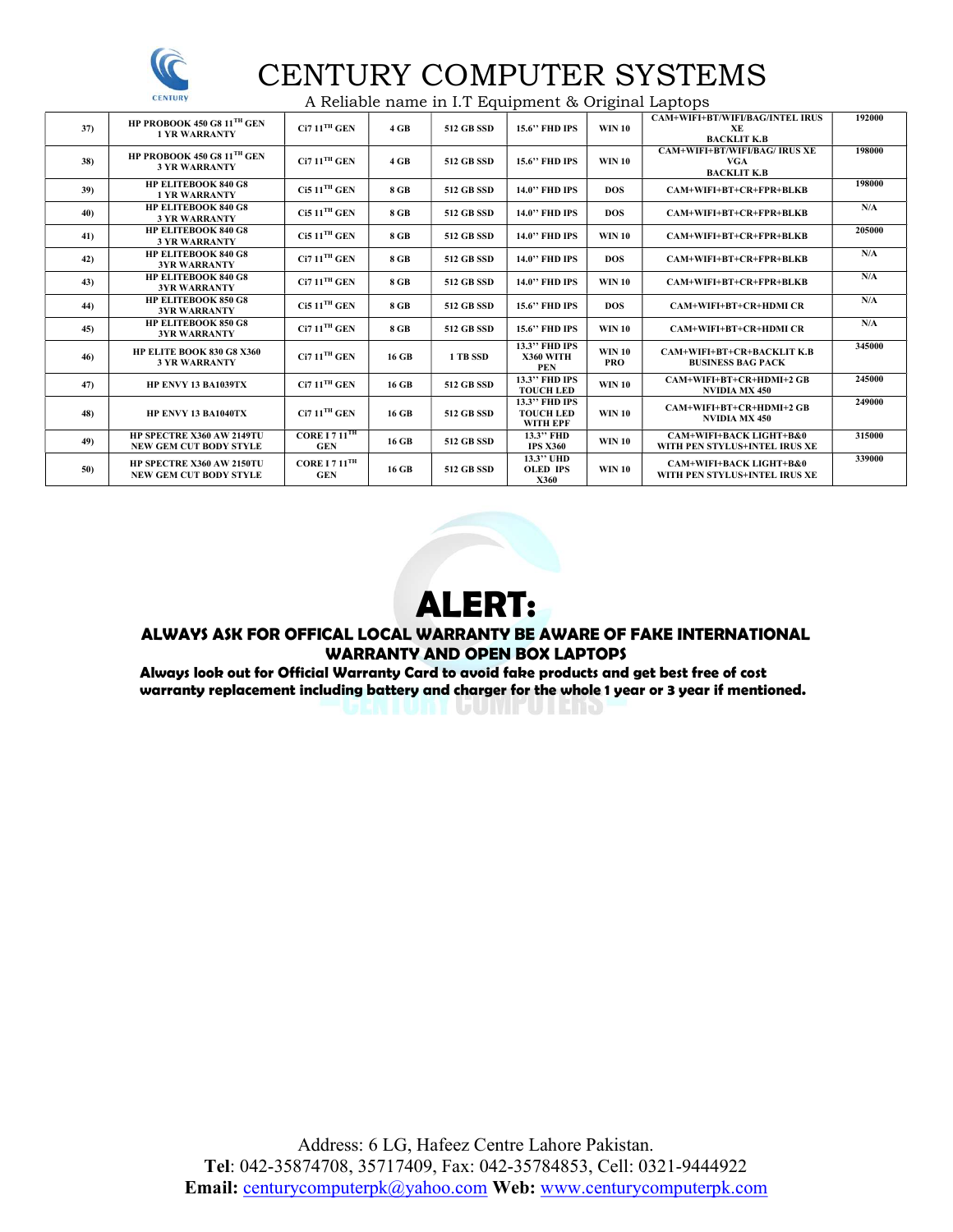

CENTURY COMPUTER SYSTEMS

A Reliable name in I.T Equipment & Original Laptops

### LIST OF ORIGINAL LOCAL WARRANTY LAPTOPS BY DELL & LENOVO

| 1)  | DELL GAMING G3 3500<br><b>2 YR LOCAL WARRANTY</b>                       | $Ci510TH$ GEN                        | 8 GB        | 256 GB SSD+<br>1TB HDD | 15.6" FHD IPS                                         | <b>WIN 10</b> | CAM+WIFI+BT+CR+BACKLIT<br>K.B+FPR+4 GB GTX 1650 GAMING                      | 195000                  |
|-----|-------------------------------------------------------------------------|--------------------------------------|-------------|------------------------|-------------------------------------------------------|---------------|-----------------------------------------------------------------------------|-------------------------|
| 2)  | DELL GAMING G15 5511<br>2 YR LOCAL WARRANTY                             | $Ci711TH$ GEN<br>11800 H             | 8 GB        | <b>512 GB SSD</b>      | 15.6" FHD IPS                                         | <b>WIN 11</b> | <b>VGA</b><br>CAM+WIFI+BT+CR+BACKLIT K.B+4<br><b>GB RTX 3050 GAMING VGA</b> | 248500                  |
| 3)  | DELL GAMING G15 5511<br>2 YR LOCAL WARRANTY                             | $Ci711$ <sup>TH</sup> GEN<br>11800 H | 16 GB       | 512 GB SSD             | <b>15.6" FHD IPS</b>                                  | <b>WIN 11</b> | CAM+WIFI+BT+CR+BACKLIT K.B+4<br>GB RTX 3050 Ti GAMING VGA                   | 280000                  |
| 4)  | DELL GAMING G15 5515<br>2 YR LOCAL WARRANTY                             | <b>R75800H</b><br><b>OCTA CORE</b>   | 8 GB        | 512 GB SSD             | 15.6" FHD IPS                                         | <b>WIN 11</b> | CAM+WIFI+BT+CR+BACKLIT K.B+4<br>GB RTX 3050 GAMING VGA                      | 240000                  |
| 5)  | DELL GAMING G15 5515<br><b>2 YR LOCAL WARRANTY</b>                      | <b>R75800H</b><br><b>OCTA CORE</b>   | 16 GB       | <b>512 GB SSD</b>      | <b>15.6" FHD IPS</b>                                  | <b>WIN 11</b> | CAM+WIFI+BT+CR+BACKLIT K.B+4<br>GB RTX 3050 Ti GAMING VGA                   | 270000                  |
| 6)  | DELL VOSTRO 15 3510<br><b>BUSINESS BOOK</b>                             | $Ci3 11TH$ GEN                       | 8 GB        | <b>256 GB SSD</b>      | 15.6" FHD IPS                                         | <b>DOS</b>    | CAM+WIFI+BT+CR+HDMI+FPR<br><b>BACKLIT K.B</b>                               | 102000                  |
| 7)  | DELL VOSTRO 15 3510<br><b>BUSINESS BOOK</b>                             | $Ci511TH$ GEN                        | 8 GB        | <b>256 GB SSD</b>      | 15.6" FHD IPS                                         | <b>DOS</b>    | CAM+WIFI+BT+CR+HDMI+FPR<br><b>BACKLIT K.B</b>                               | 135000                  |
| 8)  | <b>DELL LATITUDE 15 3520</b><br><b>BUSINESS BOOK</b>                    | $Ci3 11TH$ GEN                       | 8 GB        | <b>256 GB SSD</b>      | <b>15.6" FHD IPS</b>                                  | <b>DOS</b>    | <b>CAM+WIFI+BT+BACKLIT K.B</b>                                              | N/A                     |
| 9)  | <b>DELL LATITUDE 15 3420</b><br><b>BUSINESS BOOK</b>                    | $Ci511$ <sup>TH</sup> GEN            | 8 GB        | 1 TB HDD               | 14.0" FHD IPS                                         | <b>DOS</b>    | <b>CAM+WIFI+BT+FPR+INTEL IRUS XE</b><br><b>BACKLIT K.B+FPR</b>              | 146000                  |
| 10) | <b>DELL LATITUDE 15 3520</b><br><b>BUSINESS BOOK</b>                    | $Ci511$ <sup>TH</sup> GEN            | 8 GB        | <b>256 GB SSD</b>      | <b>15.6" FHD IPS</b>                                  | <b>DOS</b>    | <b>CAM+WIFI+BT+FPR+INTEL IRUS XE</b><br><b>BACKLIT K.B+FPR</b>              | 145000                  |
| 11) | <b>DELL LATITUDE 15 3520</b><br><b>BUSINESS BOOK</b>                    | $Ci711$ <sup>TH</sup> GEN            | 8 GB        | <b>512 GB SSD</b>      | 15.6" FHD IPS                                         | <b>DOS</b>    | CAM+WIFI+BT+BACKLIT K.B<br>2 GB NVIDIA + INTEL IRUS XE                      | 205000                  |
| 12) | <b>DELL VOSTRO 15 3500 11TH GEN</b><br><b>BUSINESS LAPTOP</b>           | $Ci3 11TH$ GEN                       | 4 GB        | $1$ TB                 | <b>15.6" FHD IPS</b>                                  | <b>DOS</b>    | CAM+WIFI+BT+HDMI+CR<br><b>INTEL UHD VGA</b>                                 | 93000                   |
| 13) | DELL INSPIRON 3511 11 <sup>TH</sup> GEN                                 | $Ci3 11TH$ GEN                       | 4 GB        | $1$ TB                 | 15.6" FHD IPS                                         | <b>DOS</b>    | CAM+WIFI+BT+CR+HDMI<br><b>INTEL UHD 3D VGA</b>                              | 92500                   |
| 14) | DELL INSPIRON 3511 11TH GEN                                             | $Ci3 11TH$ GEN                       | $4$ GB      | <b>256 GB SSD</b>      | 15.6" FHD IPS                                         | <b>DOS</b>    | CAM+WIFI+BT+CR+HDMI<br><b>INTEL UHD 3D VGA</b>                              | 94000                   |
| 15) | DELL INSPIRON 3511 11 <sup>TH</sup> GEN                                 | $Ci511$ <sup>TH</sup> GEN            | 8 GB        | 1 TB                   | 15.6" FHD IPS                                         | <b>WIN 10</b> | CAM+WIFI+BT+CR+HDMI<br><b>INTEL IRUS XE</b>                                 | 135000<br>145000        |
| 16) | DELL INSPIRON 3511 11 <sup>TH</sup> GEN                                 | $Ci511$ <sup>TH</sup> GEN            | $4$ GB      | 1 TB                   | <b>15.6" FHD IPS</b>                                  | <b>WIN 10</b> | CAM+WIFI+BT+CR+HDMI<br>2 GB NVIDIA + INTEL IRUS XE<br>CAM+WIFI+BT+CR+HDMI   | 165000                  |
| 17) | DELL INSPIRON 3511 11TH GEN                                             | $Ci511$ <sup>TH</sup> GEN            | 8 GB        | <b>512 GB SSD</b>      | <b>15.6" FHD IPS</b>                                  | <b>WIN 10</b> | 2 GB NVIDIA + INTEL IRUS XE<br>CAM+WIFI+BT+CR+HDMI                          | 185000                  |
| 18) | DELL INSPIRON 3511 11 <sup>TH</sup> GEN<br>DELL INSPIRON 5515 HEXA CORE | $Ci711$ <sup>TH</sup> GEN            | 8 GB        | <b>512 GB SSD</b>      | 15.6" FHD IPS                                         | <b>WIN 10</b> | 2 GB NVIDIA + INTEL IRUS XE                                                 | 142000                  |
| 19) | 2YR WARRANTY                                                            | <b>R5 5500U</b><br><b>HEXA CORE</b>  | <b>8 GB</b> | <b>256 GB SSD</b>      | <b>15.6" FHD IPS</b>                                  | <b>WIN 10</b> | CAM+WIFI+BT+CR+HDMI+BLKB<br><b>REDYON 3D VGA</b>                            |                         |
| 20) | DELL INSPIRON 5515 OCTA CORE<br>2YR WARRANTY                            | <b>R75700U</b><br><b>OCTA CORE</b>   | <b>8 GB</b> | <b>512 GB SSD</b>      | <b>15.6" FHD IPS</b>                                  | <b>WIN 10</b> | CAM+WIFI+BT+CR+HDMI+BLKB<br><b>REDYON 3D VGA</b>                            | 169500                  |
| 21) | DELL INSPIRON 5402 11TH GEN<br><b>2 YR WARRANTY</b>                     | $Ci511$ <sup>TH</sup> GEN            | 8 GB        | <b>512 GB SSD</b>      | 14" FHD IPS                                           | <b>WIN 10</b> | CAM+WIFI+BT+CR+BACKILIT K.B<br><b>2 GB NVIDIA+ INTEL IRUS XE 3D VGA</b>     | 168500                  |
| 22) | DELL INSPIRON 5410 11TH GEN<br><b>2 YR WARRANTY</b>                     | $Ci511$ <sup>TH</sup> GEN<br>11300H  | 8 GB        | <b>256 GB SSD</b>      | 14" FHD IPS                                           | <b>WIN 10</b> | CAM+WIFI+BT+CR+BACKILIT K.B<br><b>INTEL IRUS XE 3D VGA</b>                  | 165000                  |
| 23) | DELL INSPIRON 5510 11TH GEN<br>2 YR WARRANTY                            | $Ci511$ <sup>TH</sup> GEN<br>11300H  | 8 GB        | <b>256 GB SSD</b>      | <b>15.6" FHD IPS</b>                                  | WIN 10        | CAM+WIFI+BT+CR+BACKILIT K.B<br><b>INTEL IRUS XE 3D VGA</b>                  | 165000                  |
| 24) | DELL INSPIRON 5410 11TH GEN<br><b>2 YR WARRANTY</b>                     | $Ci511$ <sup>TH</sup> GEN<br>11300H  | 8 GB        | <b>512 GB SSD</b>      | 14" FHD IPS                                           | <b>WIN 10</b> | CAM+WIFI+BT+CR+BACKILIT K.B<br><b>INTEL IRUS XE 3D VGA</b>                  | 172000                  |
| 25) | DELL INSPIRON 5510 11TH GEN<br>2 YR WARRANTY                            | $Ci511$ <sup>TH</sup> GEN<br>11300H  | 8 GB        | <b>512 GB SSD</b>      | <b>15.6" FHD IPS</b>                                  | WIN 10        | CAM+WIFI+BT+CR+BACKILIT K.B<br><b>INTEL IRUS XE 3D VGA</b>                  | 172000                  |
| 26) | DELL INSPIRON 5410 11TH GEN<br><b>2 YR WARRANTY</b>                     | $Ci711$ <sup>TH</sup> GEN<br>11370H  | 8 GB        | <b>512 GB SSD</b>      | 14" FHD IPS                                           | <b>WIN 10</b> | CAM+WIFI+BT+CR+BACKILIT K.B<br><b>INTEL IRUS XE 3D VGA</b>                  | 199000                  |
| 27) | DELL INSPIRON 5510 11TH GEN<br><b>2 YR WARRANTY</b>                     | $Ci711$ <sup>TH</sup> GEN<br>11370H  | 8 GB        | <b>512 GB SSD</b>      | <b>15.6" FHD IPS</b>                                  | <b>WIN 10</b> | CAM+WIFI+BT+CR+BACKILIT K.B<br><b>INTEL IRUS XE 3D VGA</b>                  | 199000                  |
| 28) | DELL INSPIRON 5410 11TH GEN<br>X360 2 YR WARRANTY                       | $Ci511$ <sup>TH</sup> GEN            | 8 GB        | <b>512 GB SSD</b>      | 14" FHD IPS<br><b>X 360 WITH</b><br>PEN               | <b>WIN 10</b> | CAM+WIFI+BT+CR+BACKILIT K.B<br><b>INTEL IRUS XE 3D VGA</b>                  | 189000                  |
| 29) | DELL INSPIRON 5410 11TH GEN<br>X360 2 YR WARRANTY                       | $Ci511$ <sup>TH</sup> GEN            | 8 GB        | 512 GB SSD             | <b>14" FHD IPS</b><br><b>X 360 WITH</b><br><b>PEN</b> | <b>WIN 10</b> | CAM+WIFI+BT+CR+BACKILIT K.B<br><b>2 GB NVIDIA</b>                           | 203000                  |
| 30) | DELL INSPIRON 5410 11TH GEN<br>X360 2 YR WARRANTY                       | $Ci711$ <sup>TH</sup> GEN            | 16 GB       | 512 GB SSD             | 14" FHD IPS<br><b>X 360 WITH</b><br>PEN               | <b>WIN 10</b> | CAM+WIFI+BT+CR+BACKILIT K.B<br><b>2 GB NVIDIA</b>                           | 234000                  |
| 31) | <b>DELL INSPIRON 7306</b><br>2 IN 1 X360 2YR WARRANTY                   | $Ci511$ <sup>TH</sup> GEN            | 8 GB        | 512 GB SSD             | 13.3" FHD IPS<br>X360 WITH<br>PEN                     | <b>WIN 10</b> | CAM+WIFI+BT+CR+HDMI+INTEL<br><b>IRUS XE 3D VGA</b>                          | 202500                  |
| 32) | <b>DELL INSPIRON 5310</b><br><b>2 YR WARRANTY</b>                       | $Ci511$ <sup>TH</sup> GEN            | 8 GB        | 512 GB SSD             | 13.3" FHD IPS                                         | <b>WIN 10</b> | CAM+WIFI+BT+CR<br><b>INTEL IRUS XE 3D VGA</b>                               | 185000                  |
| 33) | <b>DELL INSPIRON 5310</b><br><b>2 YR WARRANTY</b>                       | $Ci711$ <sup>TH</sup> GEN            | 8 GB        | 512 GB SSD             | 13.3" FHD IPS                                         | <b>WIN 10</b> | CAM+WIFI+BT+CR<br><b>INTEL IRUS XE 3D VGA</b>                               | 209000                  |
| 34) | <b>LENOVO LEGION 5 GAMING</b>                                           | <b>RYZEN7</b><br><b>5800H OCTA</b>   | 8 GB        | 512 GB SSD             | 17.3" FHD IPS                                         | <b>WIN 10</b> | CAM+WIFI+BT+CR+8 GB RTX 3070<br><b>NVIDIA</b>                               | $\mathbf{N}/\mathbf{A}$ |
| 35) | <b>LENOVO LEGION 7 PRO</b><br>HIGHEST GAMINIG LAPTOP                    | $Ci911$ <sup>TH</sup> GEN            | 16 GB       | 1 TB SSD               | 16" WOXGA<br><b>IPS LED</b>                           | <b>WIN 10</b> | CAM+WIFI+BT+CR+16 GB RTX 3080<br><b>NVIDIA</b>                              | 615000                  |

Address: 6 LG, Hafeez Centre Lahore Pakistan. Tel: 042-35874708, 35717409, Fax: 042-35784853, Cell: 0321-9444922 Email: centurycomputerpk@yahoo.com Web: www.centurycomputerpk.com